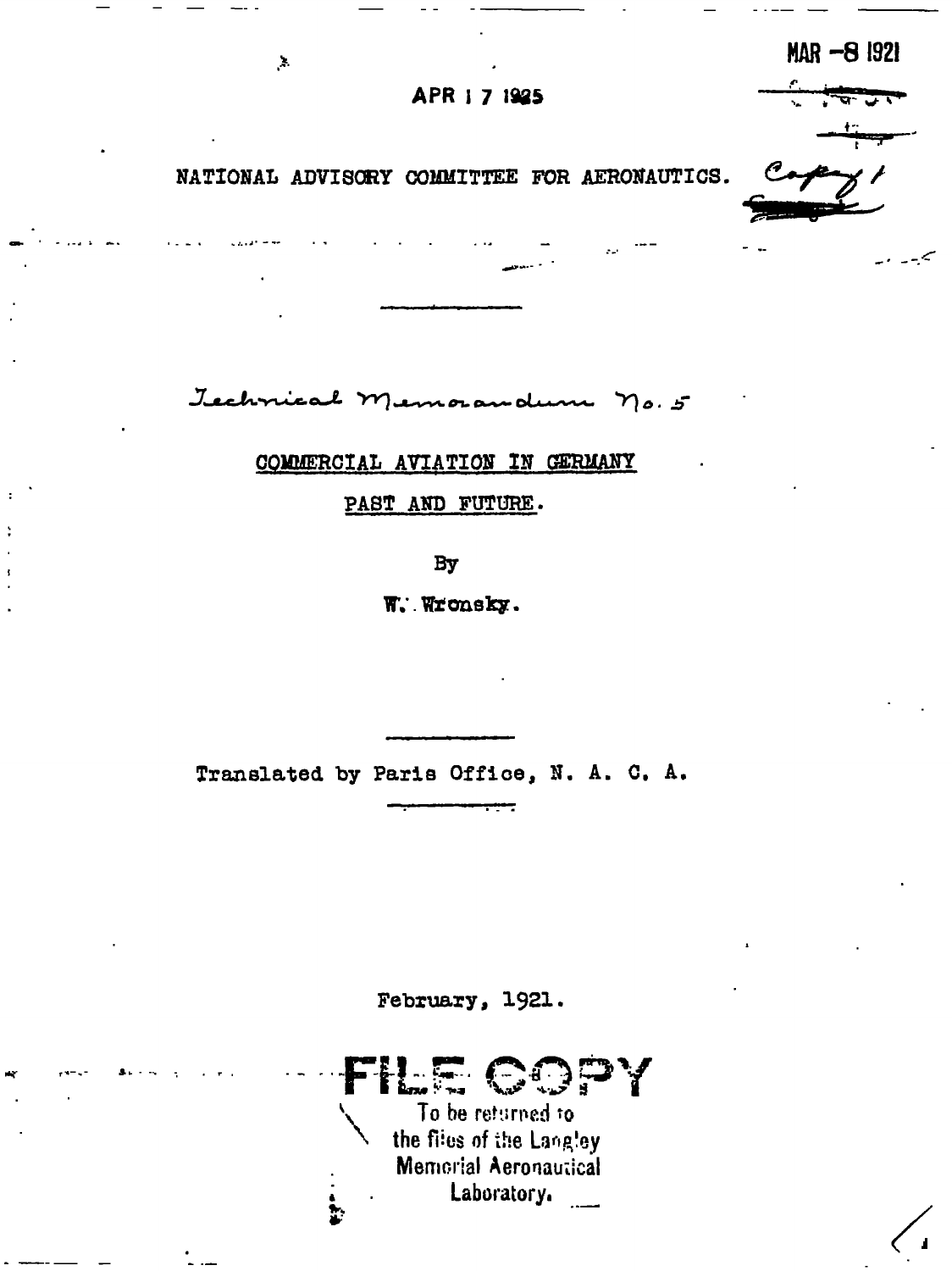

## COMMERCIAL AVIATION IN GERMANY

## PAST AND FUTURE. \*

By W. Wronsky.

Translated by Paris Office, N. A. C. A.

"A million kilometers covered in flight! Is it really much or little?" I have frequently been asked by the uninitiated; and even when I explained that a railway train would need to rush 89 times to Gibraltar, Berlin, Constantinople and back in order to travel a million kilometers, I could see that my statement made but little impression. As a mat-<br>ter of fact, a concrete idea of the meaning of a flight of a million kilometers can be gained only be retracing the path developed.

The D.L.R. (German Aerial Navigation Board) was estab-<br>lished in 1917 in order to study the question of civil aerial transport in all its phases. At that time, when the world-war was at the height of its fury and tumult, and tens of thousands of airplanes were plunged in the thick of the fight on all the Fronts, the investigation of aerial trans-<br>port - which will form a link between different nationswas certainly a far-seeing project.

The unfortunate termination of the war altered the even tenor of the work. No time could be lost if anything were to be rescued from the general smash for civil aviation; rapid action and continuous energy were called for if civil aviation were destined to be a factor - even though a small one - in the scheme of economical reconstruction.

Until the end of January, 1919, the D.L.R. possessed an extensive aerodrome with mail and giant airplanes, and an adequate number of pilots and observers. Then it was that the Government issued the decree which soon enabled the "grey theory" to be replaced by the "Green Tree of Life".

The much-desired opportunity was presented by the opening of the National Congress. Preliminary negotiations with the Government postal authorities easily led to a favorable understanding, and a regular aerial postal service was established between Weimar and Berlin on February 5th.

\*(From "Der Luftweg", Nos. 50-51, pp. 6-9).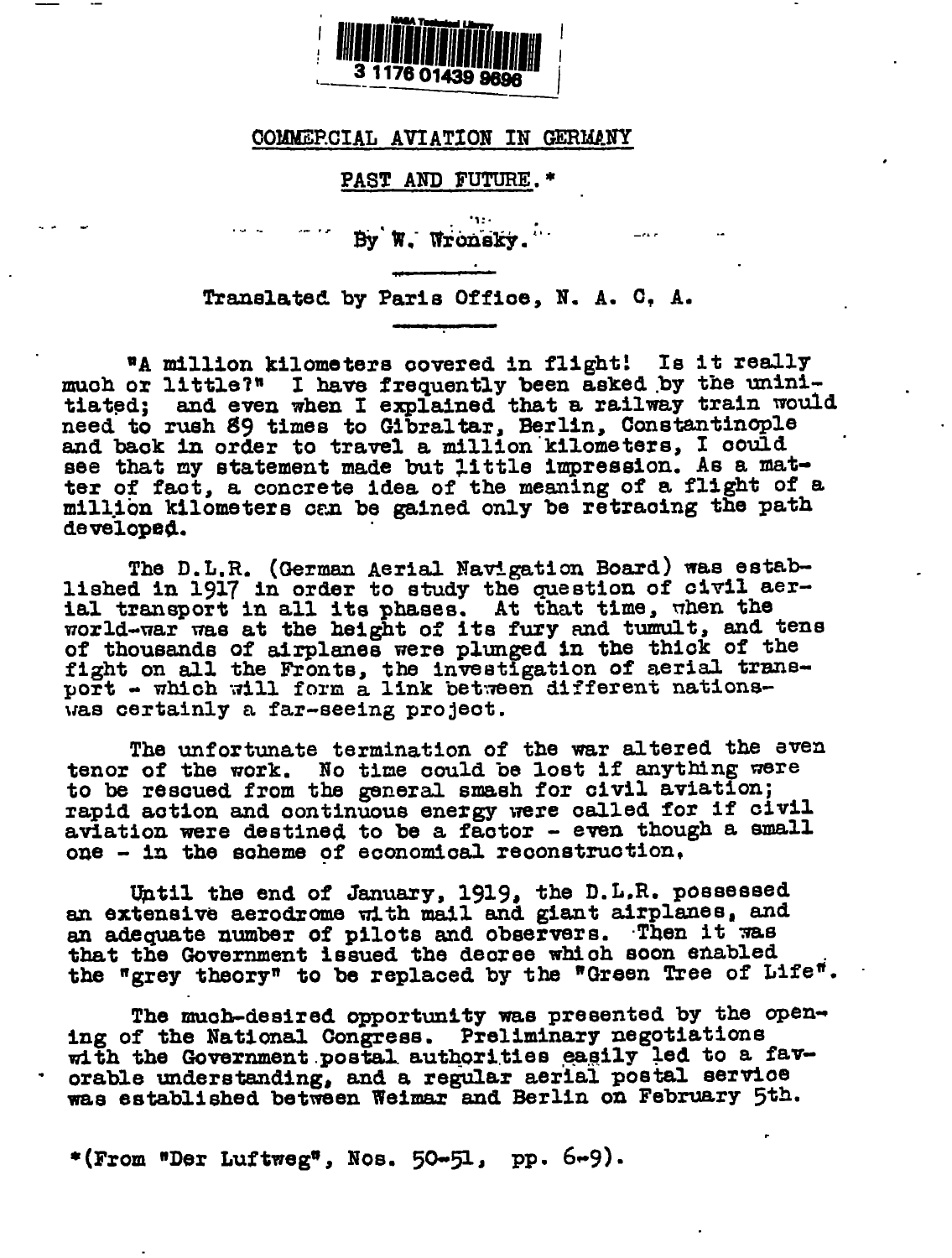The results obtained were so encouraging from an aero-technical viewpoint, and the new means of transit met with such high approval on the part of the public, the postal authorities and the Press that a second aerial postal line was opened to Hamburg in March, 1919. In April, these lines were extended by further services between Berlin, Hanover, the Rhine Pro-<br>vinces, Berlin and Warnemunde. The Aerial Naval Station of the D.P.L. at Warnemunde also resumed work, for the time being only in special flights. The following summer, mail services (summer resort services) were established to Swinemunde and Westerland, and the entire mail was delivered by airplane in various regions when railway traffic was suspended. Besides these numerous special flights, special mention should be made of an aerial service to Ukraine, organized on behalf of the Government.

It was quite evident to the D.L.R., from the outset, that all these undertakings were to be looked upon as mere tests, carried out first and foremost with a view to convincing the public - hitherto extremely sceptical about such undertakings - that in this case it was "getting on". And it<br>did get on. The figure of safety attained during the whole service was 95% to 98%, which exceeded the most optimistic expectations.

The success of these flights led to the necessity for bringing the idea of flight to popular acceptance. The following instance will prove that this has also been achieved to some extent:-

Our airplanes were utilized at Stolp, this summer, as a means of transporting East Prussian voters over Polish territory. Some hundreds of people of the poorer working class crowded about our machines, and old men with white beards, grandmothers turned 70 and nursing mothers got into them with perfect confidence and self-assurance.

It has been one of the dreams of mankind, for thousands of years, to fly through the air, and the vision has now been realized.

Such aerial transport as this cannot, however, be considered as fore showing the final aims to be attained. **The** airplane has a higher destiny than that of competing with express trains over short distances. It is now an everyday occurrence to meet a flying film-star, a merchant or banker going to a conference, a government official on his way to a meeting or a physician hastening to a sickbed, and an aerial transport association must eventually reach a higher standard than this ordinary routine.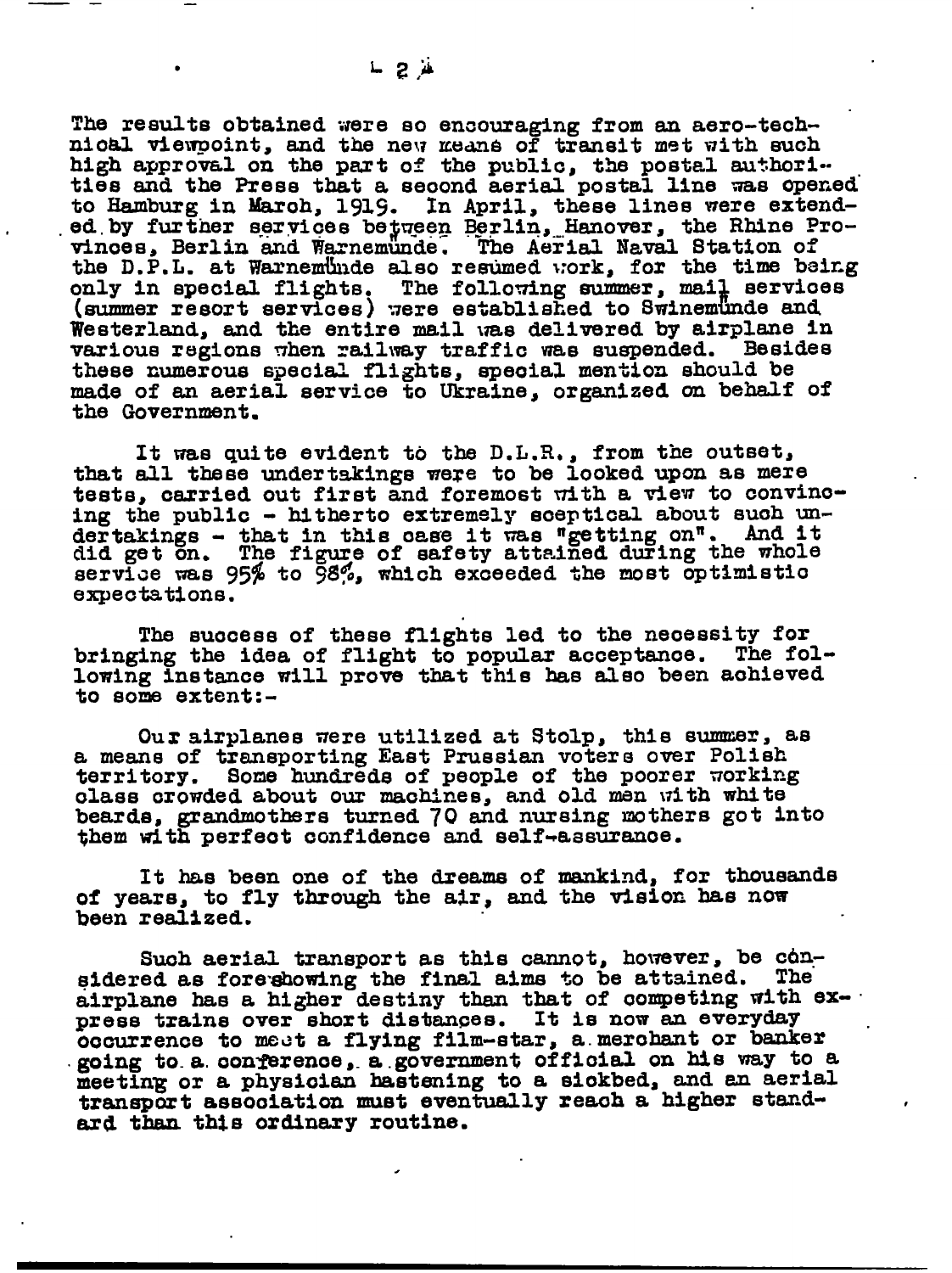Aerial communication should be the means of uniting nations from a political as well as from an economical point of view, and for no country in the world is such a link more essential, at the present time, than for us.

Thousands of Germans are now living in occupied territory, exposed to outside influences and incurring the danger of getting out of close touch with the mother country. This should be prevented by all possible means, and no method should be left untried. It is anything but a matter of indifference to us if the German living in occupied territory or in other countries received his German newspaper half a day sooner or later, and with it his ideas with regard to his native land; or he may even be able to obtain a foreign newspaper earlier than a German one. Here again, the air-post service must and should intervene. Besides this, German commercial news and money market reports will be enabled to reach foreign countries in advance of information from other lands or will at least arrive as soon as any other news. German business letters will be delivered abroad as speedily as telegrams in bygone duys; samples, goods, parcels etc. which would take days by ordinary transit will be received within a few hours. And all this opens up a fine prospect for the collaboration of the airplane in reconstructing the economical life of our country, which has always been one of our noblest aims.

The field of action of the airplane consists in opening up communication with distant lands and in making oversea flights and flights across districts where railway facilities are poor or non-existent. Our maxim must be that of our beloved Hapag: "The World is my Field".

But there were many preliminaries to be gone through; not until dozens of typewriters had filled sheet upon sheet with written matter did we finally reach the goal, when a general agreement enabled us to make our first special flight over the frontiers of Germany and we thereby climbed another step on the ladder.

When the North-West European flight was undertaken this year, - the line that links up five countries and along which our airplanes fly side byside with those of other coun-<br>tries, over Sweden, Denmark and Germany to Holland - few people who read the simple red posters had any idea of the work that had paved the way for the new enterprise. It has been crowned with success, however, and the first step has been taken along the high road.

The night passenger can now settle into his sleepingcar at Stockholm with his flight pass for London in his pocket, and when he awakes at Malmo in the morning and rubs his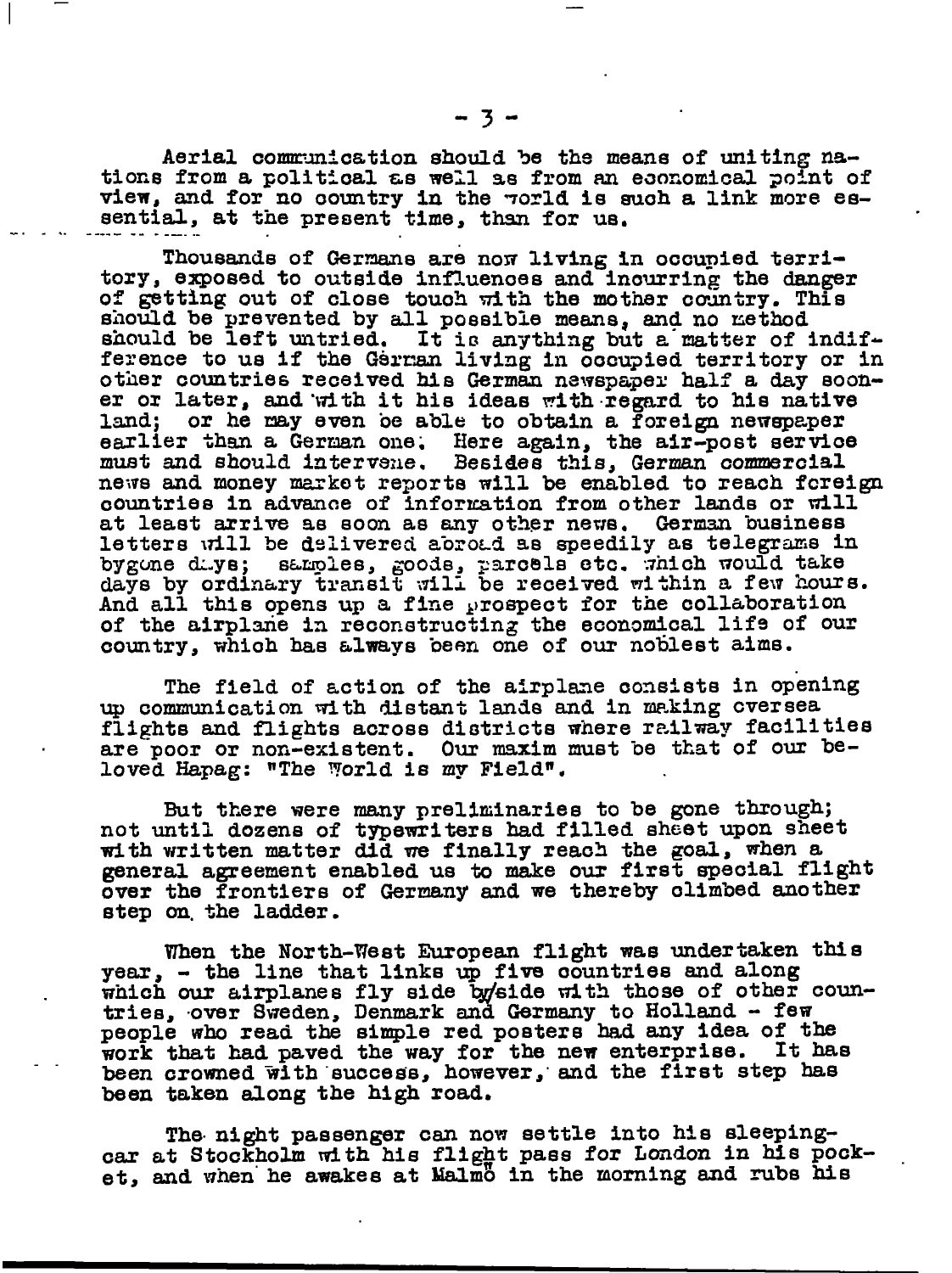sleepy eyes, he sses his airplane in readiness on the quay; the afternoon of the same day may see him wandering through the old-world streets of Amsterdam. The Lomioner posting a letter to a business friend at Copenhagen knows that it will be handed to the recipient on the following day: and our-airbe handed to the recipient on the following day; planes have several times carried more than one-tenth of the entire Scandinavian mail over to Germany.

A step has thus been taken forward, but though It is only a step, no prophet is needed to foretell that aerial transport is bound to develope with a rush, and in ever-in-Oreasing proportions, during the next few years.

All over the world, comfortable,  $up$ -to-date transport airplanes are ousting inconvenient and wasteful war machines, and 0n8 Of the newest airplane types has already oovered 300 km. in one hour. There can be **no** great difficulty in oombining and adapting them both, nor will much time be taken up in the work.

A veritable Wonderland will then lie before us. We shall be able to take breakfast at  $7$  a.m. in Berlin, to get into a comfortable airplane cabin at Johannisthal at 8 a.m. and sit there in a luxurious club chair, smoking a cigar and reading the morning paper while **we glance** from time to time at the world below us as we fleet by at the rate of 300 km. p.h. We shall pass over Munioh, the Alps, the blue lake of Garda, the smiling fields of **Italy &,nd the blue waters Of** the Mediterranean, all appearing like so many maps drawn beneath us; and the clook will barely have struck two before we shall be sitting at lunch at Tunis, under the burning sun of Africa.

All this probably sounds like one of Jules Verne's roman- $\cos$ , yet we may say with Faust that "so much has already been done that little remains for us to do".

There are nevertheless many reasons that will prevent our Dreamland Flight from being realized too soon or too completely. Fresh: political obstacles are constantly arising out of the Peace Treaty and its execution, and they will all require to be overoome.

The ban on construction has but recently been prolonged, the export and import of airplanes forbidden, and the utilization of the airplanes left to us by the Allies for flights abroad has also been prohibited. So it is that new difficulties confront us day by day; but we have ample proof that the development of acrial transport cannot be permanently handicapped by such voluntary impediments, and we learn from reliable sources among our late eneries that they make no headway in their efforts to impede the progress of German aerial transport.

.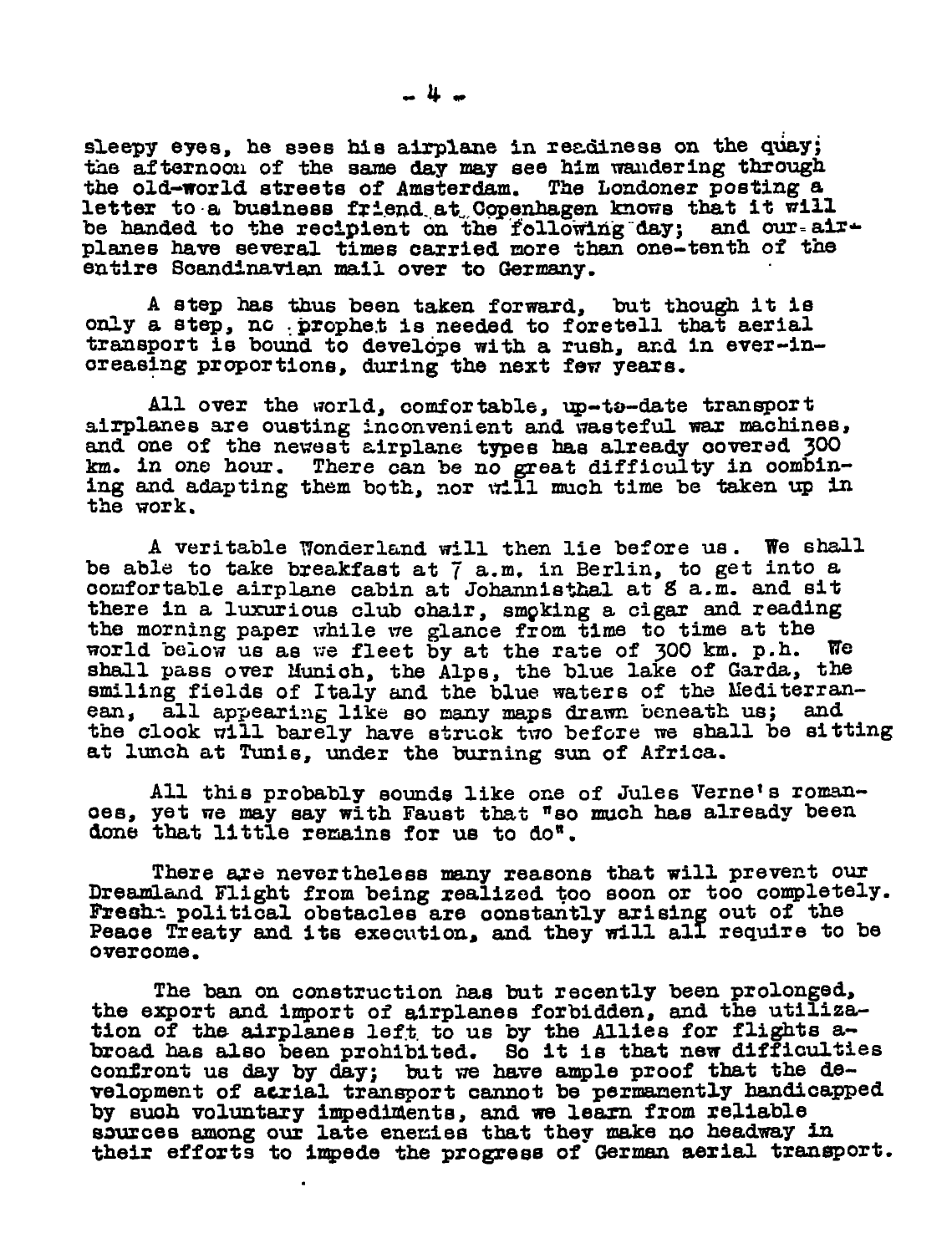Aerial transport is nothing more or less than a UNIVERSAL MEDIUM OF COMMUNICATION BY AIR, which can only be based, in all parts of the world, on solidarity, mutual confidence and mutual aid. The first step has already been taken in the right<br>About a year and a half ago, the D.L.R. formed an direction. aerial transport association with the leading aerial companies of Sweden, Norway, Denmark, Holland and England, since that time known as the "International Air Traffic Association" (Iata). The first result of this association was the North-West European flight previously mentioned, and other plans will be followed up in common. A glance at the map of the World will show great stretches of country as yet uncrossed by any sort of line of communication or transport, such as, for instance, the enormous tracts of land in the East and South-East, almost like North and South America.

All these lands are rich in treasure that has never been<br>exploited, chiefly owing to such lack of transport; and it is in regions like these that the airplane will act as a pioneer and avoid the foundation of undesirable competition between the different countries.

The sirplane will also assert its rights as a means of communication in the most frequented parts of Europe. The utilization of the speed of the airplane, and the substitution of transport planes of improved construction for existing types are all that is needed to bring the whole of Europe within the scope of a day's journey from Germany.

It must not, however, be supposed that the only difficulties to be overcome with regard to air traffic are of a political nature; there are technical and economical conditions, far from being satisfactory at the present time, which need to be coped with. The next thing to be undertaken will be the REPLACEMENT of airplanes developed during the war, by MODERN TRANSPORT AIRPLANES, which will give better results in respect<br>of speed and economy and will also render the highest possible<br>degree of safety in working. And here again, difficulties a-<br>rise and must be overcome. The numb utilized in a year, in Germany, will probably amount only to about one-tenth or one-twentieth of the former monthly figure of some 2000 machines at the outset. For this very reason, the construction of transport airplanes should be undertaken by none but the most efficient of firms.

It does not seem to be of advantage to fix on any particular type. Aerial transport is so many-sided that it calls for as much latitude as possible as regards type, though this does not exclude the possibility of close cooperation between the different parties concerned in making such machines, with a view to attaining greater economical success. Safety in working depends upon the ENGINES, and there is no doubt but that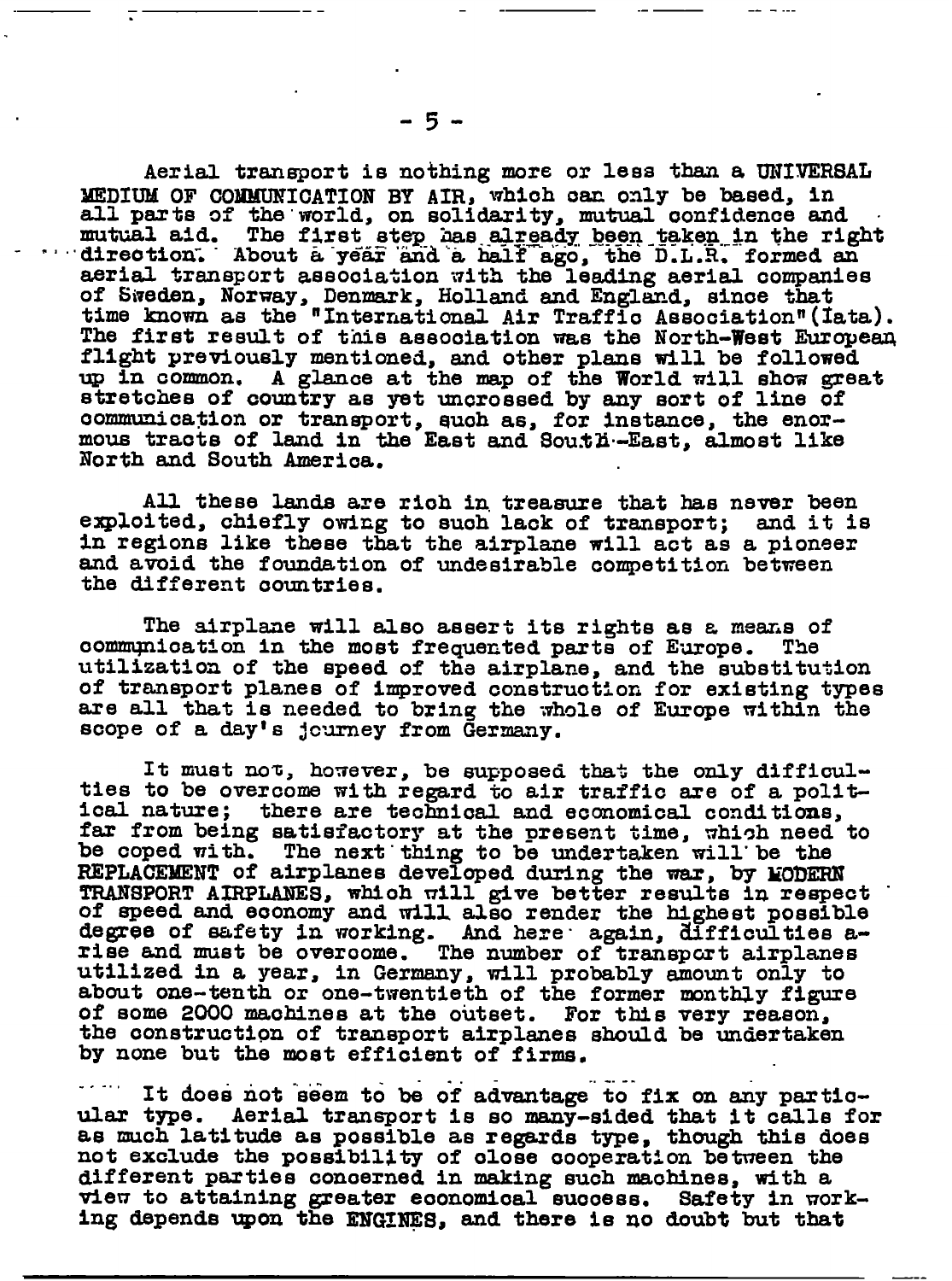our technicians will make considerable headway in that branch. The COMFORT of the passengers must also be considered, as it is important that their capacity for work should not be diminished after an aerial journey of several hours, through fatigue.

It has already been stated that the SPEED of airplanes has been raised to more than 300 km/h in test flights. With modern machines, we shall therefore soon be able to count on an average speed of 200 to 250 km/h., though we now have, On the other hand, speeds of about 130 km/h. We shall, eventually have differentiated speeds for flight and for lending, and the tests already planned on this line give every promise of satisfactory results.

Flight by night and in fogs will also be facilitated in the near future, and this point is essential to enable us to compete with night trains. A systematic ground organization will here be necessary, to light up the routes with flares; shipping line methods **might SefYe ~S ~ model in** *this* case. More difficulty is to be expected from the economical than from the technical side of the question.

It is a well-known fact that all aerial traffic compmies have-as yet been working at a heavy loss. In certain countries as, for instance, France and Germany, these losses were somewhat diminished by Government subsidies. In other countries, an effort mas made to obtain assistance through prizes in money. The subvention system is unsatisfactory, and it can only be regarded as a transition stage. A reduction of expenditure must be achieved by the use of more economical machines, and by an organization extending to the smallest details, And at the same time, the receipts must be increased by judicious propagation of the idea of traveling by air.

The economical question is a particularly difficult one owing to the fact of its being SCARCELY POSSIBLE to make any EXACT CALCULATION BEFOREHAND; there are certain items in the aocount of expenditures that cannot be definitely fixed. Such are, for instance, the length of existence of the airplane, the rates of insurance, the consumption and cost of fuel,- all of which are subject to variation.

The question of economical usage depends chiefly on the choice of suitable MACHINES. A survey of existing technical conditions opens up the prospect of the possibility of improvement in this respect, as may be seen by the following data.

.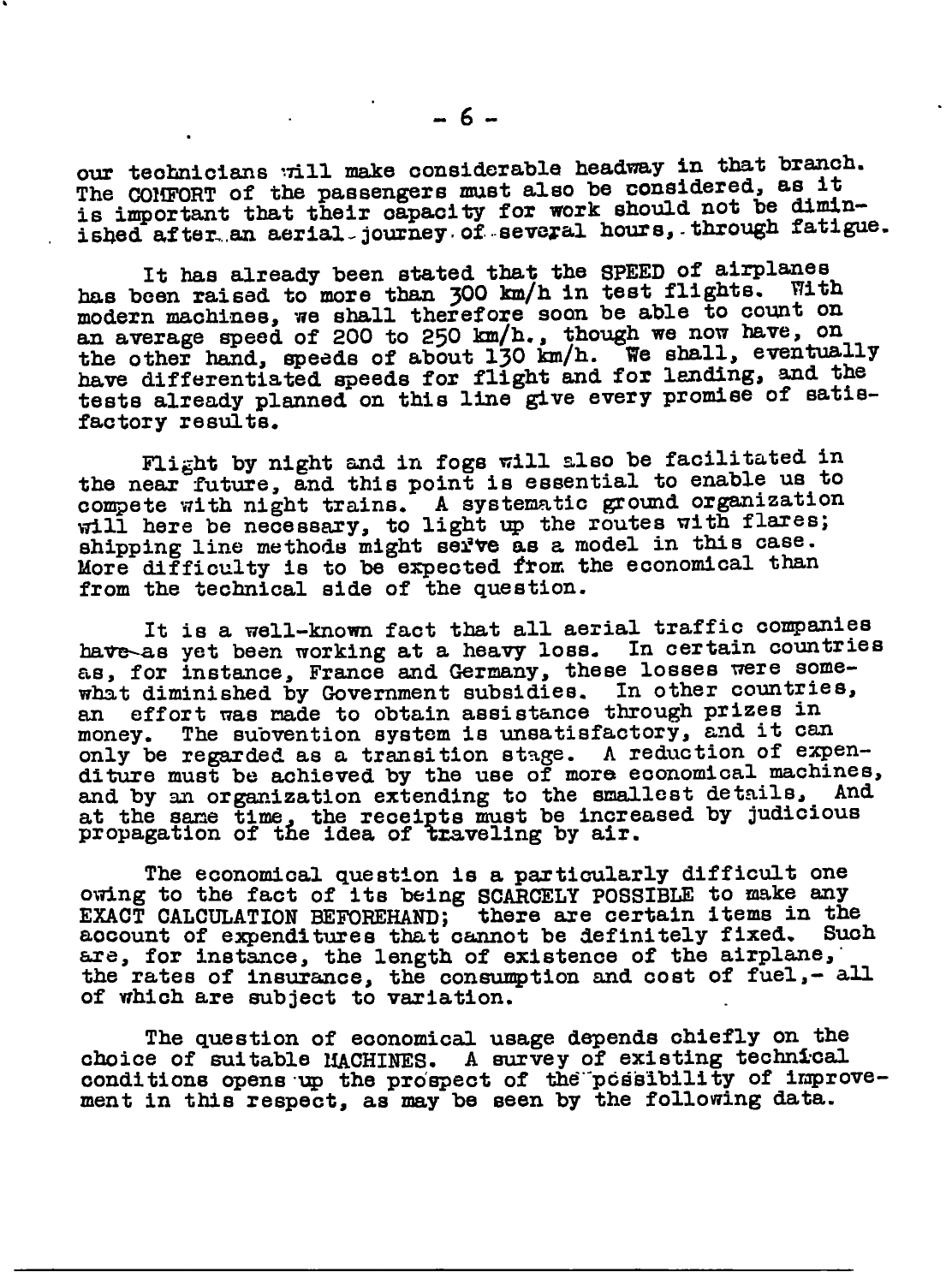## FIVE HOURS' FLIGHT.

Present Day Mail Airplane, 200 H.P.

1918-1920. 250 liters of fuel were needed for every 100 kg. useful load, and a distance of 650 km was oovered at a cost of 1500 M.  $(i$  30 km/h). A freight of 150 kg could be transported.

—. .— - - —- .-— ..— —

Modern Transport Airplane, 185 H.P.

**1921 - 56** liters of fuel are needed per 100 kg useful load, and a distance of 800 km is covered for  $336$  Marks.  $(160 \text{ km/h})$ . A freight of  $400$ kg. can be transported.

Giant Airplane with  $4$  engines of 185 H.P.

**1922.** 50 liters needed per 100 kg useful load; a distance of 1100 km will be covered for 300 Marks, '1800 kg. freight can be transported

The above table shows that the airplanes formerly used in our transport service consumed five times as much fuel as an up-to-date airplane, constructed for transport.

It is also most important for economical working results to be obtained by the favorable and accurate disposition of the crew, upon which the possibility of attaining the highest possible efficiency is dependent, both for the airplane and the crew.

The question of INCREASED RECEIPTS is probably the most difficult to be met - Such receipts are the joint outcome of the transport of MAILS, PARCELS, GOODS AND PASSENGERS.

The postal service has now been regulated by an agreement with the POSTAL AUTHORITIES, whereby the transport of a oertain quantity of mail is obligated in return for the payment of a tax per kilometer. In the case of goods end passengers, the comparatively high tariffs charged oq account of the high oost of living have done a good deal towards frightening people. The day is bound to come when we shall manage to have greater traffic at somewhat lower fares.

The greatest attraction of all will always lie in the working safety, the punctuality and the comfort of aerial journeys.

The list of accidents is a very low one: three cases of slight injuries, one of severe injury.

✎

— . — ■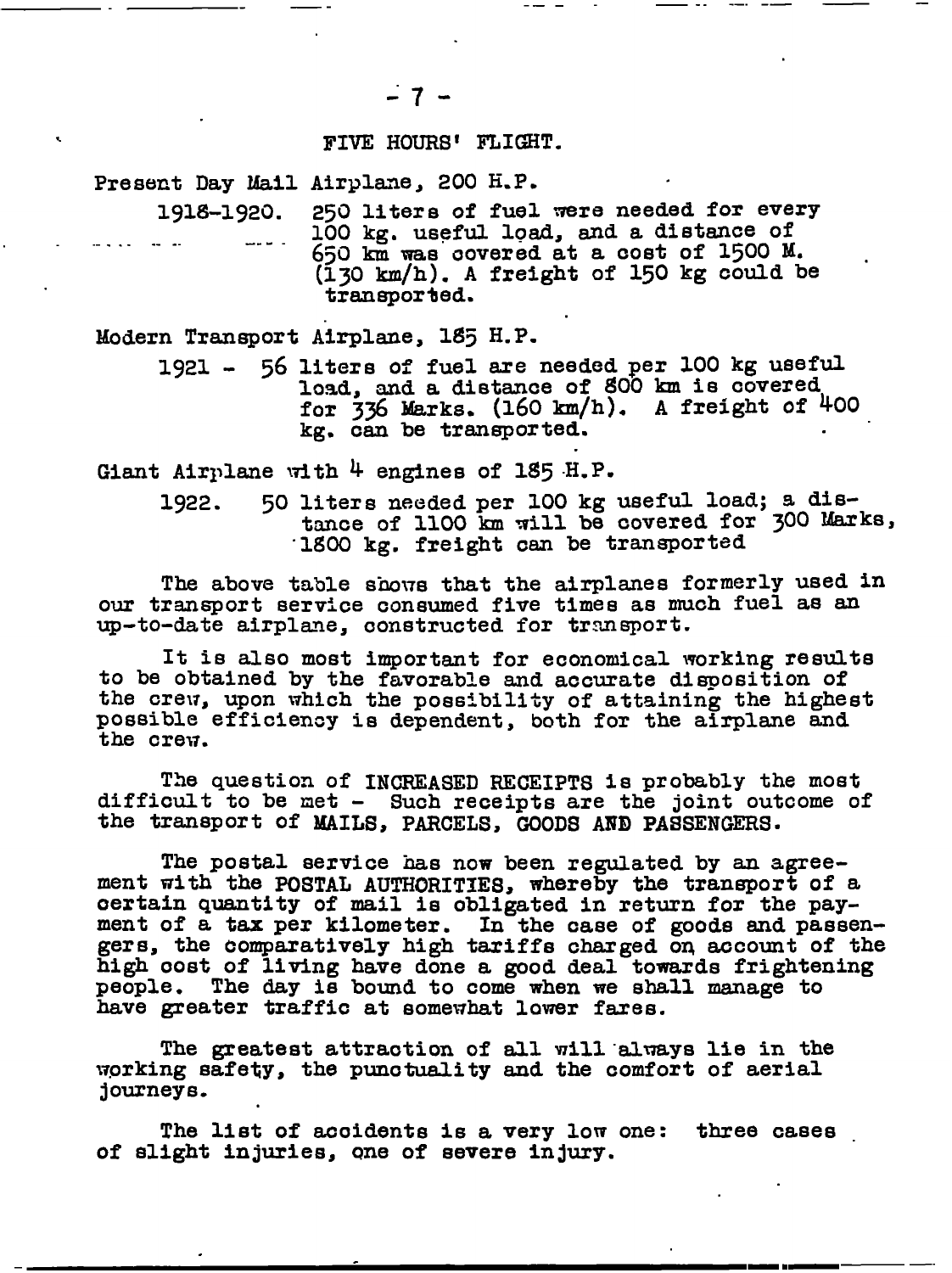The European-North-West Flight gives a distinct picture of the present lack of favorable eoonomlcal conditions.

In the course of 304 flights, a distance of 82,000 km was traversed, and only  $s$ ,115 kg. carried, whereas  $45,500$  kg. might have been transported; or if we express it in figures 7.4 H.P. was expended on every kilogram transported. Had the freight room been utilized to the full, the figures wbuld have been only 1.3 H.P, per kilogram. In the modern transport airplane transport airplane, the figure of energy expended would have been only O.3 H.P.

All this clearly shows that though all that has been done in the domain of civil aerial transport is certainly to be considered as a good step forwards, many problemb remain to be solved. And this task can only be achieved by a close collaboration on the part of all those interested in the matter.

It may be suggested that CONFERENCES should be held regularly, once or twice a year; they might be summoned by the Air Board, and their object would be that of having all questions connected with aerial traffic discussed by aeronautical experts.

From all that has been written above, the folloning main points may be summarized:

- 1. Aerial transport cannot possibly be carried out in Germany alone; its activities must be extended beyond the frontiers, and particularly in districts where there is a lack of communication by transport.
- 2, Specially constructed machines are necessary for aerial transport; safety in  $\pi$ orking is the first requirement for such airplanes, speed and economy are the next essentials.
- **3.** The great outlay consequent on aerial transport can only be met by means of efficient undertakings . founded on a strong financial basis. Unnecessary disunion should be avoided.
- **4.** During the next few years, aerial transport will need the support of State subsidies, but it will gradually be enabled to stand on its own feet by progress in the technics of aeronautics and through the enlistment of the sympathy of the economical classes.

—-

.

.

-—- . .— ..

-.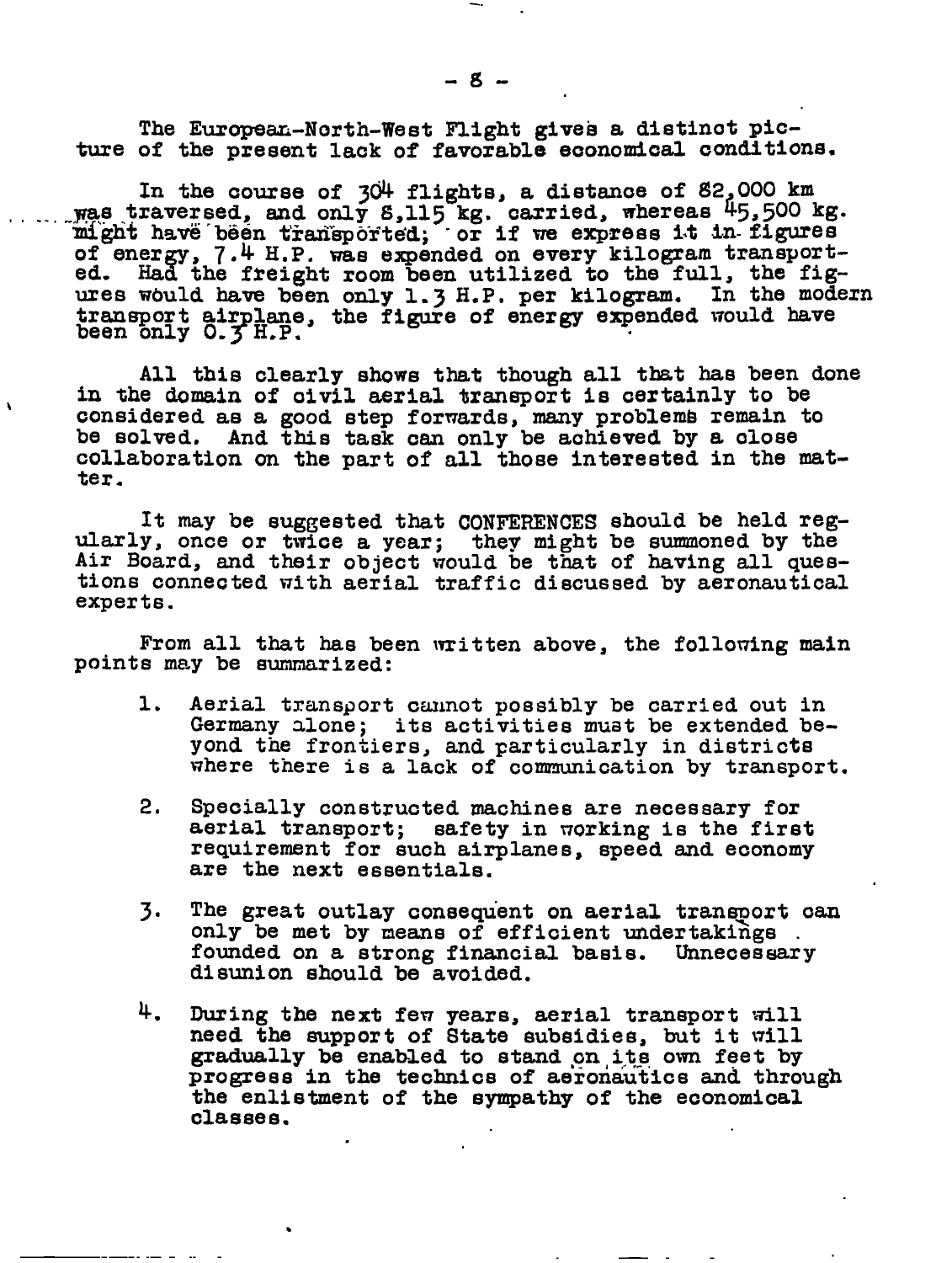The objection might possibly be raised, that "all these prospects of development are extremely good in their way, but we are not in a position, here in Germany, to devote labor and capital to a new task of this kind. **There** are so many more urgent things to be done that we surely ought to leave to richer countries the task of solving the problem of aerial transport".

"If There can be but one reply to such an attitude: we were to adopt and follow up that view, we should see, sooner or later, that we had made a grave mistake, and that we had omitted to cultivate an opportunity that can never be regained". And it is very certain that mankind, having once obtained the command of the Air, will never relinquish that victory.

The airplane represents extraordinary progress in the line of transport, and it is consequently a progressive movement from an economical and industrial viewpoint. For the very reason that we are laboring under such economical oppression through the War and its after-results, we ought not to exclude ourselves from participating in the development of Aerial Transport.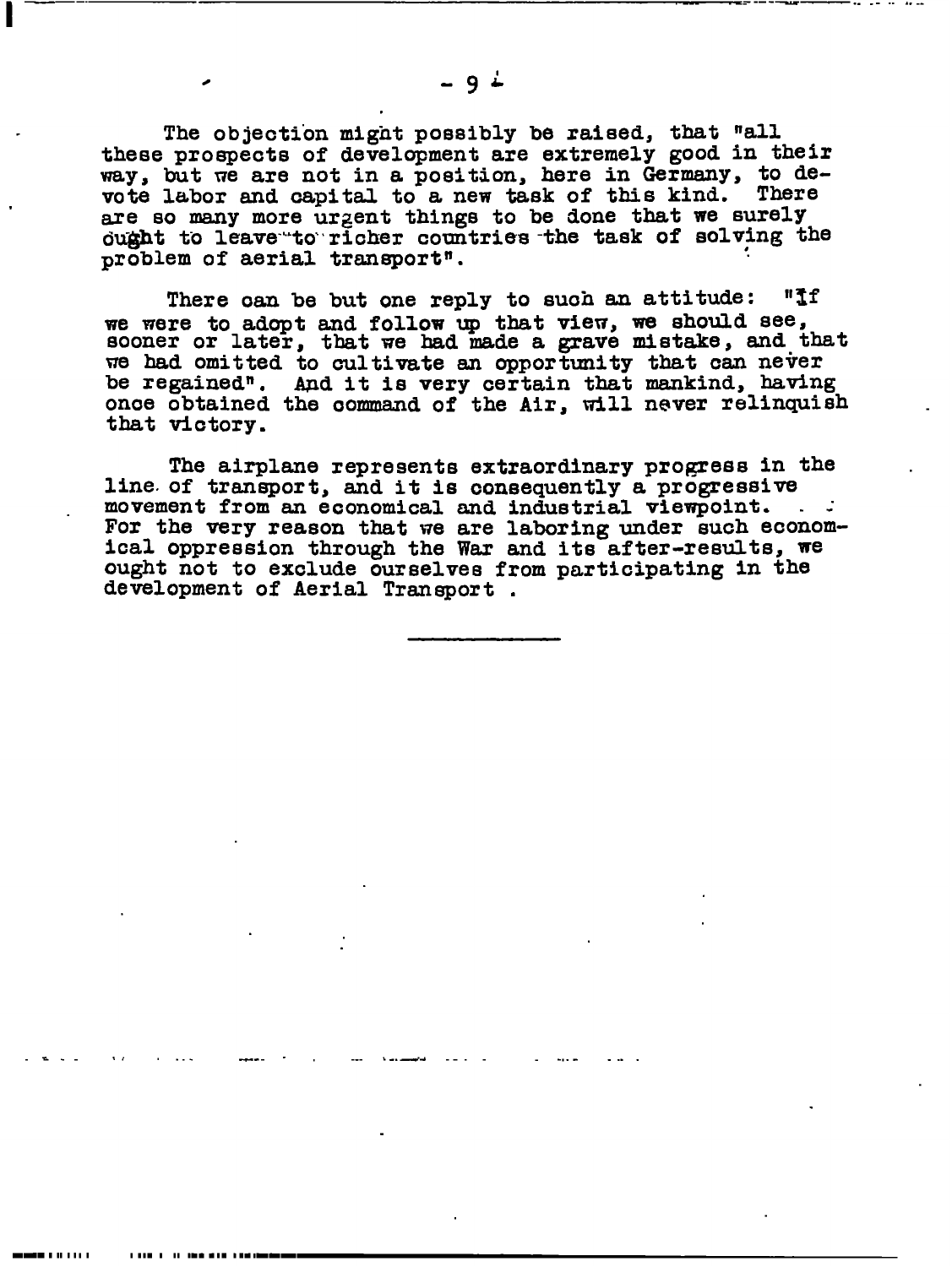